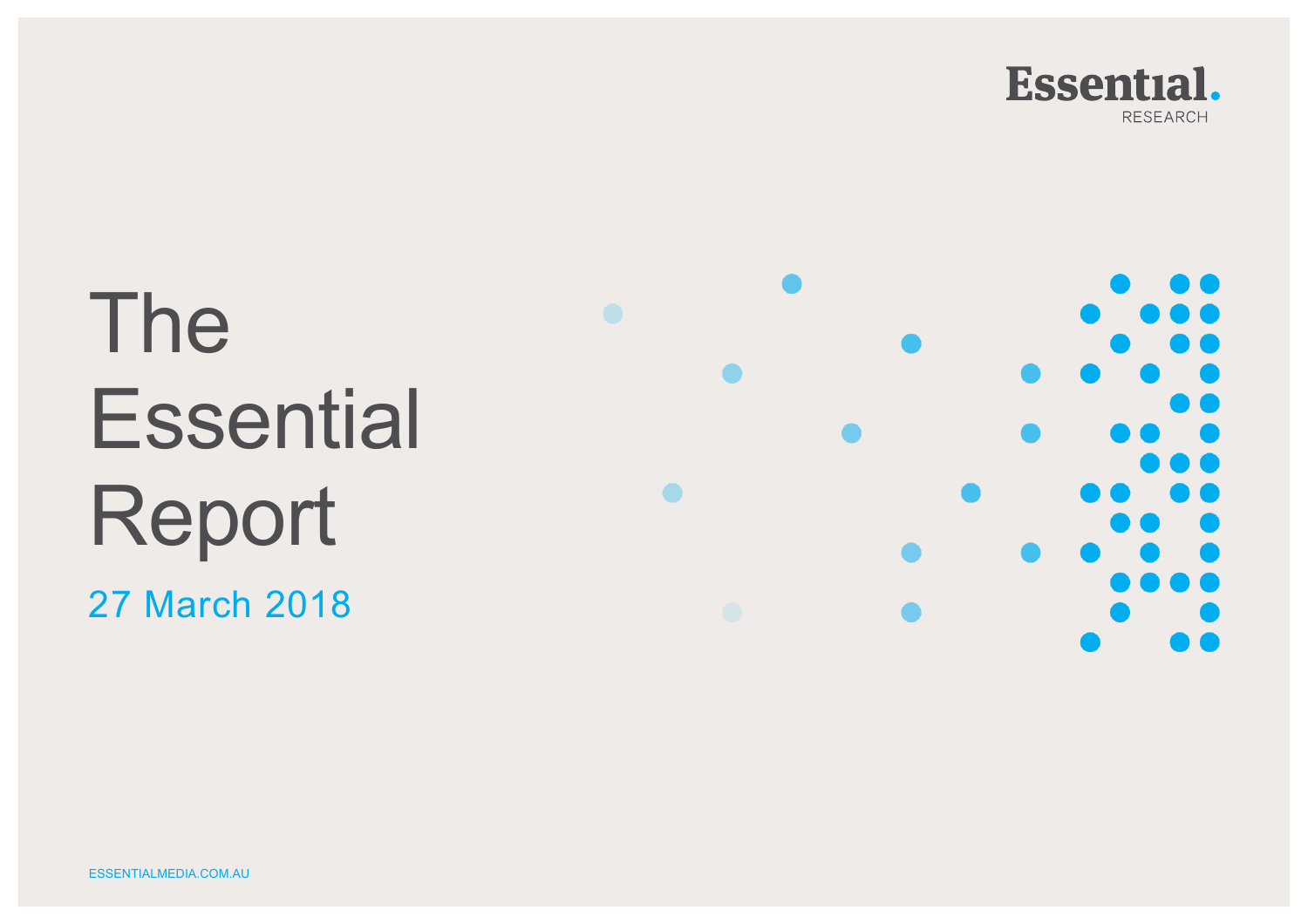# **The Essential Report**



# **AMSRS幸**

Our researchers are members of the Australian Market and Social Research Society.



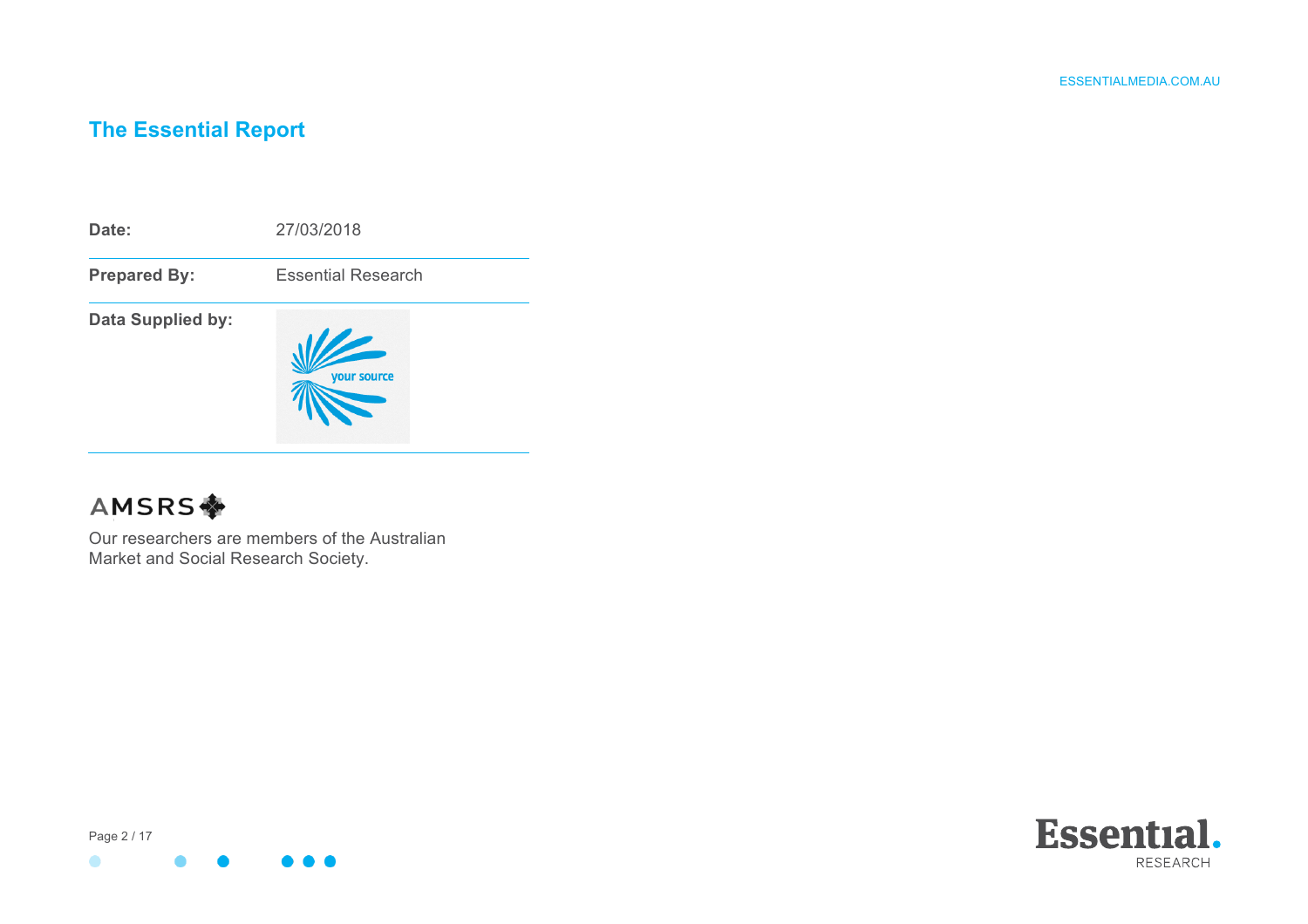## **About this poll**

This report summarises the results of a weekly omnibus conducted by Essential Research with data provided by Your Source. The survey was conducted online from 22<sup>nd</sup> to 25<sup>th</sup> March 2018 and is based on 1,027 respondents.

Aside from the standard question on voting intention, this week's report includes questions on dividend imputation, taxation, gun laws and Facebook.

The methodology used to carry out this research is described in the appendix on page 17.

Note that due to rounding, not all tables necessarily total 100% and subtotals may also vary.



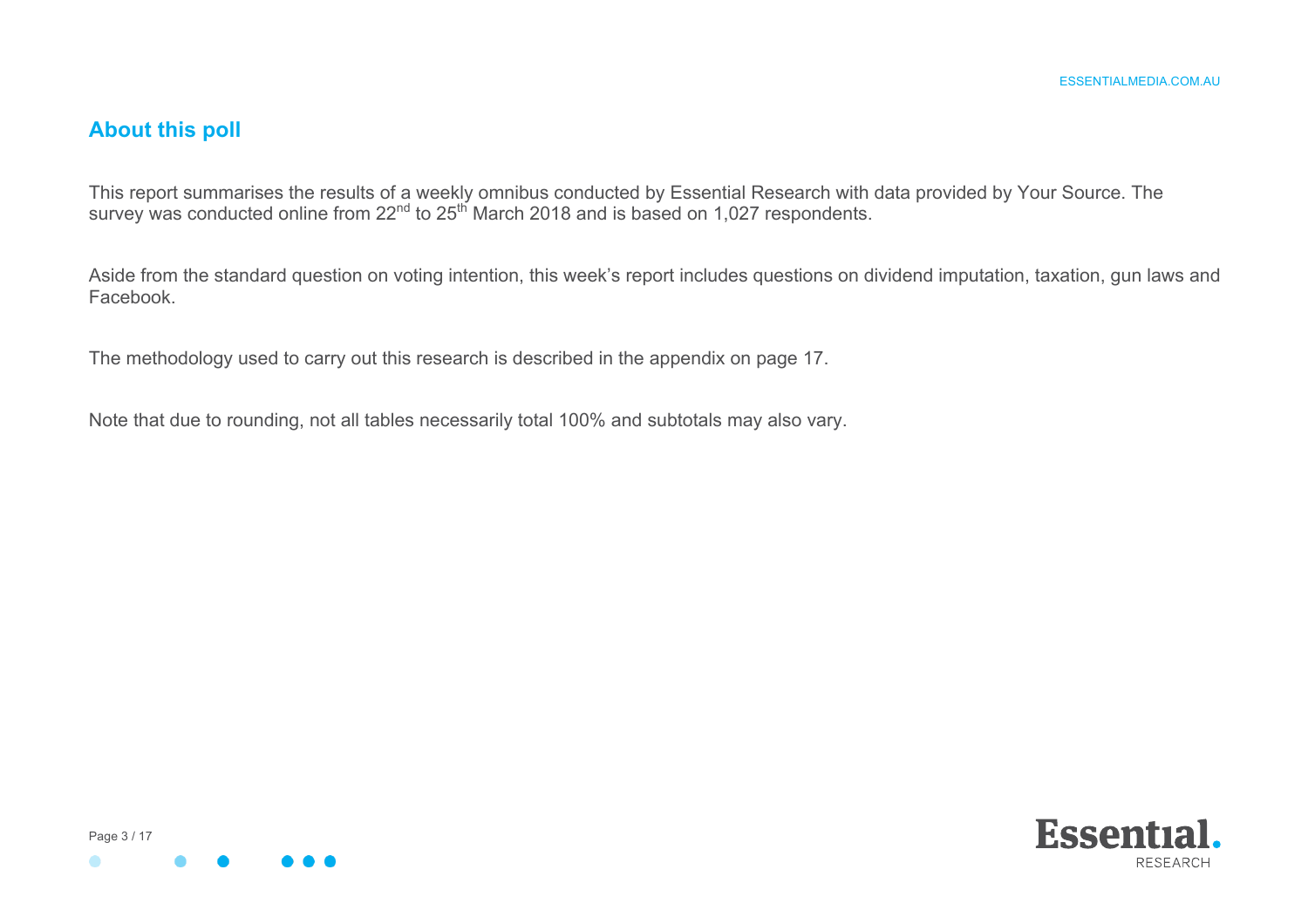## **Federal voting intention**

Q If a Federal Election was held today to which party will you probably give your first preference vote? If not sure, which party are you currently leaning toward? If don't know - Well which party are you currently leaning to?

|                               | <b>Total</b> | 2 weeks<br>ago<br>13/3/18 | 4 weeks<br>ago<br>27/2/18 | <b>Election</b><br>2 Jul 16 |
|-------------------------------|--------------|---------------------------|---------------------------|-----------------------------|
| Liberal                       | 35%          | 33%                       | 32%                       |                             |
| <b>National</b>               | 3%           | 3%                        | 3%                        |                             |
| <b>Total Liberal/National</b> | 38%          | 36%                       | 35%                       | 42.0%                       |
| Labor                         | 36%          | 38%                       | 35%                       | 34.7%                       |
| Greens                        | 9%           | 9%                        | 10%                       | 10.2%                       |
| Nick Xenophon Team            | 2%           | 3%                        | 2%                        |                             |
| Pauline Hanson's One Nation   | 8%           | 8%                        | 8%                        |                             |
| Other/Independent             | 7%           | 7%                        | 10%                       | 13.1%                       |
| 2 party preferred             |              |                           |                           |                             |
| <b>Liberal National</b>       | 48%          | 46%                       | 47%                       | 50.4%                       |
| Labor                         | 52%          | 54%                       | 53%                       | 49.6%                       |

NB. Respondents who select 'don't know' are not included in the results. The two-party preferred estimate is calculated by distributing the votes of the other parties according to their preferences at the 2016 election.

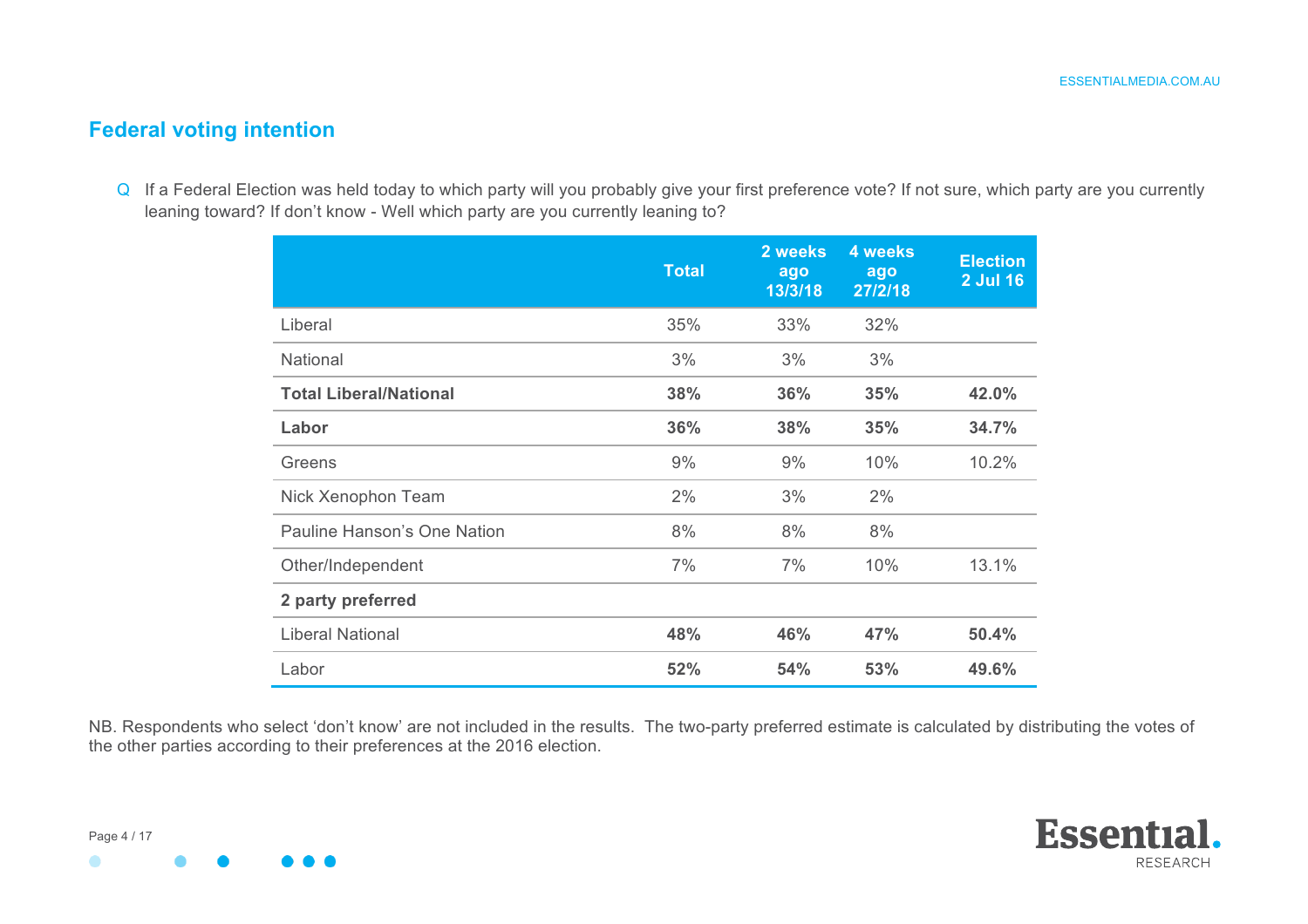## **Understanding of franking credits**

Q How much do you know and understand about dividend imputation and franking credits?

|                                                     | <b>Total</b> | <b>Men</b> | <b>Women</b> | <b>Aged</b><br>18-34 | <b>Aged</b><br>35-54 | <b>Aged</b><br>$55+$ | <b>Less</b><br>than<br>\$600<br>pw | \$600-<br>1,000<br>pw | $$1,000-$<br>1,500<br>pw | $$1,500-$<br>2,000<br>pw | <b>More</b><br>than<br>\$2,000<br>pw |
|-----------------------------------------------------|--------------|------------|--------------|----------------------|----------------------|----------------------|------------------------------------|-----------------------|--------------------------|--------------------------|--------------------------------------|
| A lot                                               | 7%           | 10%        | 4%           | 9%                   | 5%                   | 8%                   | 4%                                 | 5%                    | 8%                       | 10%                      | 11%                                  |
| A fair amount                                       | 14%          | 18%        | 11%          | 13%                  | 12%                  | 18%                  | 9%                                 | 10%                   | 17%                      | 14%                      | 19%                                  |
| A little                                            | 22%          | 25%        | 18%          | 17%                  | 21%                  | 27%                  | 18%                                | 21%                   | 22%                      | 22%                      | 25%                                  |
| Heard of them but don't know<br>anything about them | 27%          | 24%        | 29%          | 19%                  | 32%                  | 29%                  | 290%                               | 32%                   | 25%                      | 29%                      | 20%                                  |
| Never heard of them                                 | 30%          | 22%        | 38%          | 42%                  | 30%                  | 18%                  | 39%                                | 32%                   | 28%                      | 26%                      | 24%                                  |

Only about one in five respondents said they knew much about dividend imputation and franking credits – 7% said they knew a lot and 14% a fair amount. 30% said they had never heard of them and 27% had heard of them but don't know anything about them.

Those most likely to know a lot or a fair amount were incomes over \$2,000pw (30%), aged 65+ (30%) and university educated (33%).

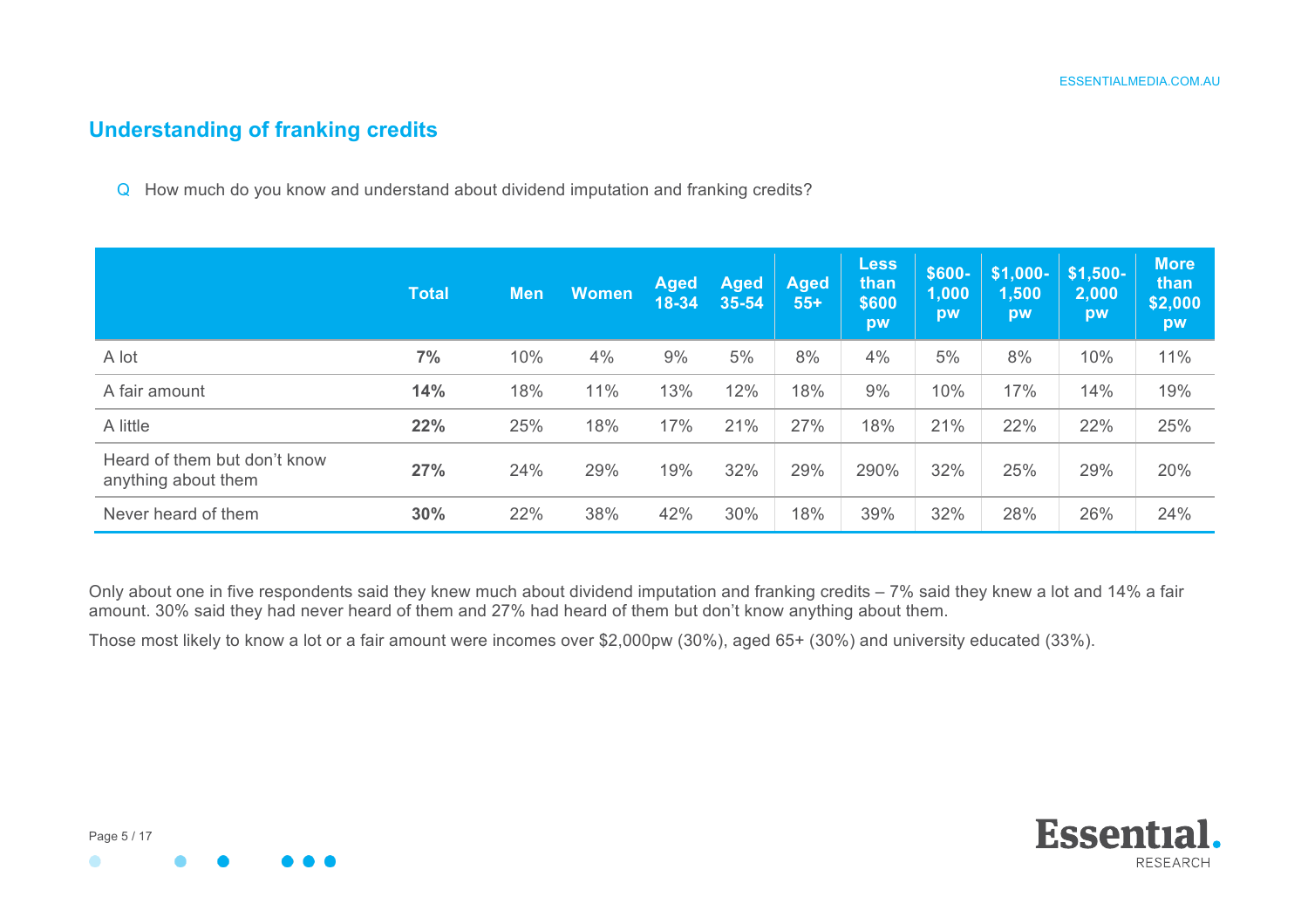### **Whether receive franking credits**

Q When companies pay dividends to Australian shareholders out of after-tax profit, shareholders receive franking credits, which they can claim as a tax deduction. If the shareholder does not pay any tax, they receive a cash refund from the tax office. This system is known as "dividend imputation" and these cash payments cost the Government about \$6 billion per year. Do you personally receive a tax deduction or a cash payment for franking credits?

|                              | <b>Total</b> | <b>Men</b> | <b>Women</b> | <b>Aged</b><br>18-34 | <b>Aged</b><br>35-54 | <b>Aged</b><br>$55+$ | Less<br>than<br>\$600<br>pw | \$600-<br>1,000<br>pw | \$1,000<br>$-1,500$<br>pw | $$1,500-$<br>2,000<br>pw | <b>More</b><br>than<br>\$2,000<br>pw |
|------------------------------|--------------|------------|--------------|----------------------|----------------------|----------------------|-----------------------------|-----------------------|---------------------------|--------------------------|--------------------------------------|
| Yes, receive a tax deduction | 16%          | 20%        | 12%          | 18%                  | 15%                  | 15%                  | 3%                          | 10%                   | 17%                       | 19%                      | 29%                                  |
| Yes, receive a cash payment  | 10%          | 12%        | 8%           | 8%                   | 7%                   | 14%                  | 9%                          | 12%                   | 12%                       | 9%                       | 8%                                   |
| No, don't receive either.    | 60%          | 56%        | 64%          | 52%                  | 64%                  | 64%                  | 72%                         | 64%                   | 61%                       | 53%                      | 52%                                  |
| Not sure                     | 14%          | 12%        | 16%          | 22%                  | 14%                  | 7%                   | 15%                         | 15%                   | 10%                       | 19%                      | 10%                                  |

26% said they either received a tax deduction or a cash refund for their franking credits.

Those most likely to receive a tax deduction were incomes over \$2,000pw (29%), full-time workers (23%) and university educated (24%). Those most likely to receive a cash payment were aged 65+ (22%).

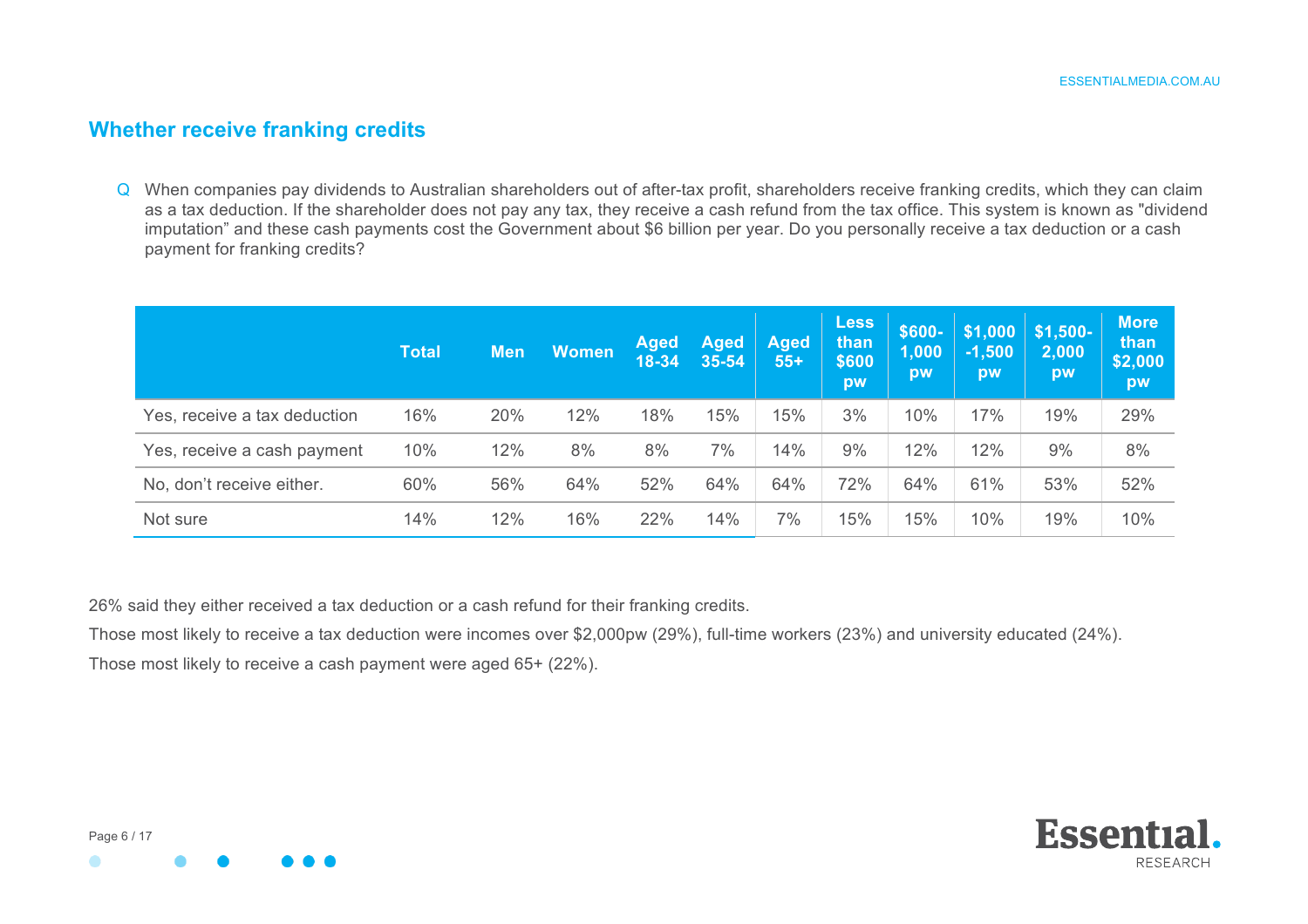## **Support for ending cash refunds for imputation credits**

Q The Labor Party has proposed to end the cash refunds for imputation credits. Taxpayers will still be able to claim a tax deduction. Do you support or oppose ending the cash refunds?

|                      | <b>Total</b> | <b>Vote</b><br>Labor | <b>Vote</b><br><b>Lib/Nat</b> | <b>Vote</b><br><b>Greens</b> | <b>Vote</b><br><b>Other</b> | <b>Men</b> | <b>Women</b> | <b>Aged</b><br>$18 - 34$ | <b>Aged</b><br>$35 - 54$ | <b>Aged</b><br>$55+$ |
|----------------------|--------------|----------------------|-------------------------------|------------------------------|-----------------------------|------------|--------------|--------------------------|--------------------------|----------------------|
| <b>Total support</b> | 32%          | 48%                  | 24%                           | 46%                          | 23%                         | 40%        | 24%          | 41%                      | 27%                      | 30%                  |
| <b>Total oppose</b>  | 30%          | 17%                  | 47%                           | 17%                          | 32%                         | 33%        | 27%          | 17%                      | 28%                      | 46%                  |
| Strongly support     | 10%          | 18%                  | 4%                            | 15%                          | 7%                          | 16%        | 4%           | 11%                      | 10%                      | 10%                  |
| Support              | 22%          | 30%                  | 20%                           | 31%                          | 16%                         | 24%        | 20%          | 30%                      | 17%                      | 20%                  |
| Oppose               | 14%          | 10%                  | 20%                           | 12%                          | 11%                         | 13%        | 15%          | 11%                      | 14%                      | 16%                  |
| Strongly oppose      | 16%          | 7%                   | 27%                           | 5%                           | 21%                         | 20%        | 12%          | 6%                       | 14%                      | 30%                  |
| Don't know           | 37%          | 34%                  | 29%                           | 38%                          | 45%                         | 26%        | 48%          | 42%                      | 45%                      | 24%                  |



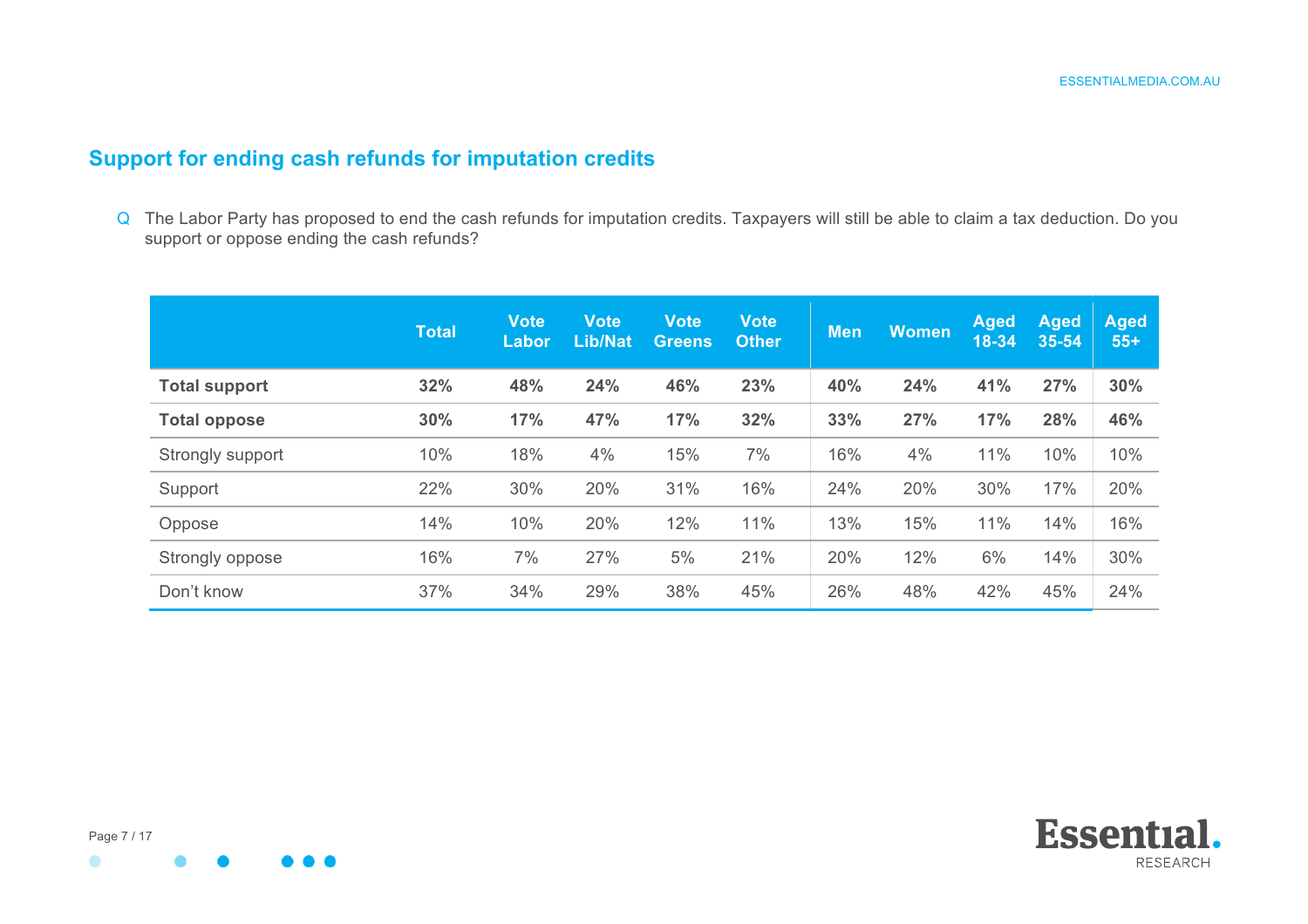|                      | <b>Total</b> | <b>Less</b><br>than<br>\$600<br>pw | \$600-<br>1,000<br>pw | \$1,000-<br>1,500<br>pw | $$1,500-$<br>2,000<br>pw | <b>More</b><br>than<br>\$2,000<br>pw | <b>Know a</b><br>lot/fair<br>amount | <b>Know</b><br>a little | <b>Receive</b><br>tax de-<br>duction | <b>Receive</b><br>cash<br>back | <b>Receive</b><br>neither |
|----------------------|--------------|------------------------------------|-----------------------|-------------------------|--------------------------|--------------------------------------|-------------------------------------|-------------------------|--------------------------------------|--------------------------------|---------------------------|
| <b>Total support</b> | 32%          | 33%                                | 35%                   | 29%                     | 30%                      | 41%                                  | 44%                                 | 39%                     | 40%                                  | 25%                            | 35%                       |
| <b>Total oppose</b>  | 30%          | 27%                                | 30%                   | 32%                     | 33%                      | 32%                                  | 48%                                 | 42%                     | 48%                                  | 65%                            | 23%                       |
| Strongly support     | 10%          | 13%                                | 13%                   | 7%                      | 7%                       | 12%                                  | 17%                                 | 11%                     | 17%                                  | 4%                             | 11%                       |
| Support              | 22%          | 20%                                | 22%                   | 22%                     | 23%                      | 29%                                  | 27%                                 | 28%                     | 23%                                  | 21%                            | 24%                       |
| Oppose               | 14%          | 11%                                | 16%                   | 15%                     | 11%                      | 15%                                  | 11%                                 | 23%                     | 17%                                  | 23%                            | 12%                       |
| Strongly oppose      | 16%          | 16%                                | 14%                   | 17%                     | 22%                      | 17%                                  | 37%                                 | 19%                     | 31%                                  | 42%                            | 11%                       |
| Don't know           | 37%          | 40%                                | 35%                   | 39%                     | 38%                      | 27%                                  | 8%                                  | 19%                     | 12%                                  | 9%                             | 42%                       |

32% support ending cash refunds for imputation credits and 30% were opposed. 37% did not give an opinion.

Those most likely to support ending cash refunds were Labor voters (48%), Greens voters (46%), aged 18-34 (41%) and incomes over \$2,000pw (41%).

Those most likely to oppose ending cash refunds were Liberal-National voters (47%) and aged 65+ (57%).

Those who knew something about franking credits were slightly more likely to oppose, while 65% of those who receive cash refunds were opposed.

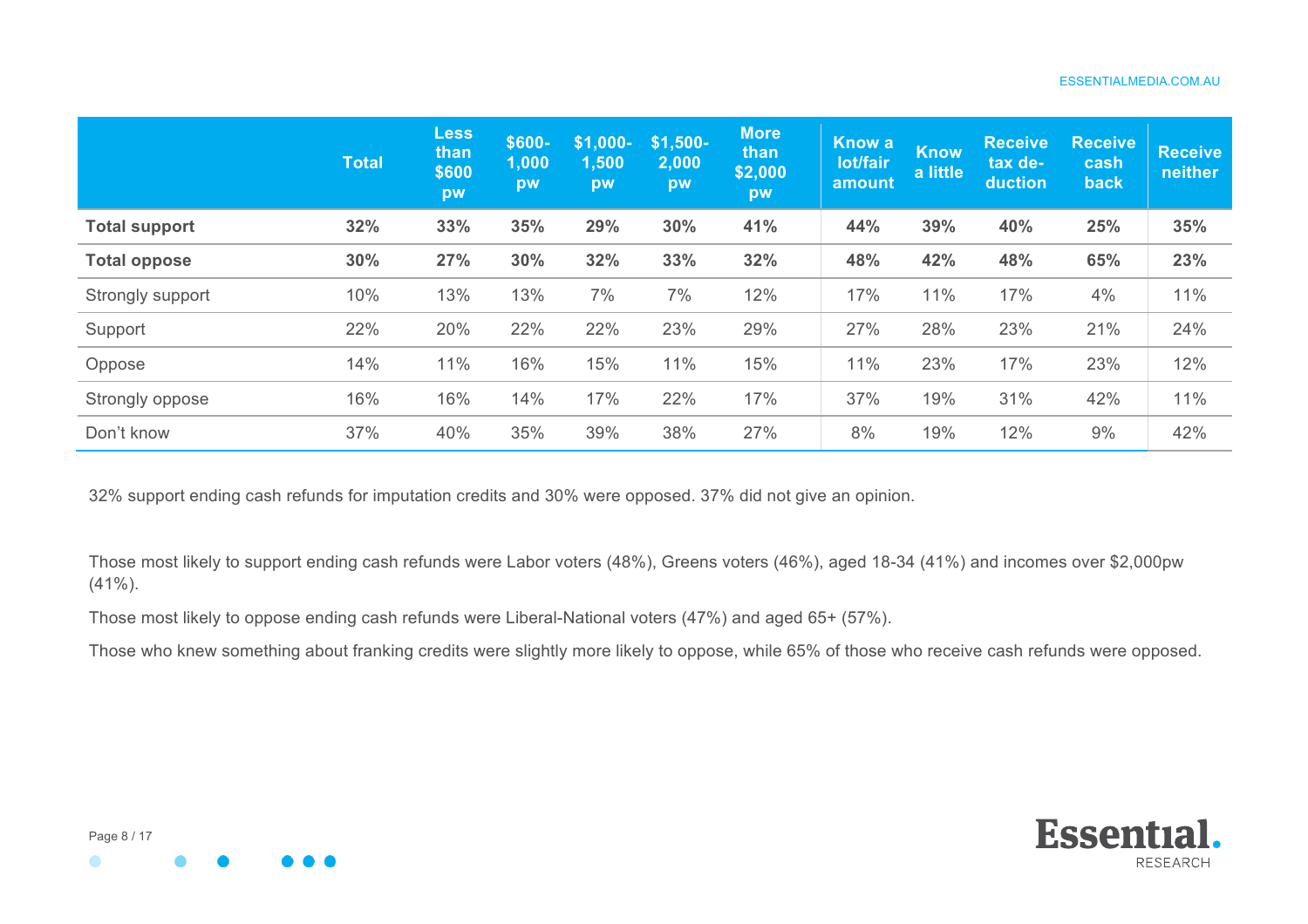# **Statements about imputation credits**

Q Do you agree or disagree with the following statements?

|                                                                                                                                         | <b>Total</b><br>agree | <b>Total</b><br>disagree | <b>Strongly</b><br>agree | <b>Agree</b> | <b>Disagree</b> | <b>Strongly</b><br>disagree | Don't<br>know |
|-----------------------------------------------------------------------------------------------------------------------------------------|-----------------------|--------------------------|--------------------------|--------------|-----------------|-----------------------------|---------------|
| Paying people money to compensate for tax they haven't paid<br>does not make sense                                                      | 68%                   | 16%                      | 28%                      | 40%          | 12%             | 4%                          | 15%           |
| The \$6 billion per year spend on these tax credits would be<br>better used funding spending on schools and hospitals                   | 65%                   | 20%                      | 30%                      | 35%          | 14%             | 6%                          | 15%           |
| The \$6 billion per year spend on these cash refunds would be<br>better used to stop the pension age from being increased to<br>seventy | 60%                   | 23%                      | 27%                      | 33%          | 16%             | 7%                          | 18%           |
| Pensioners who own shares should not receive more in<br>government payments than those who do not own shares                            | 54%                   | 30%                      | 18%                      | 36%          | 22%             | 8%                          | 17%           |
| The \$6 billion per year spend on these tax credits would be<br>better used to cut the budget deficit                                   | 53%                   | 27%                      | 16%                      | 37%          | 20%             | 7%                          | 20%           |
| The vast majority of people receiving money to compensate for<br>tax are wealthy                                                        | 52%                   | 26%                      | 20%                      | 32%          | 16%             | 10%                         | 22%           |
| The \$6 billion per year spend on these tax credits would be<br>better used funding income tax cuts                                     | 49%                   | 27%                      | 16%                      | 33%          | 20%             | 7%                          | 23%           |
| Retirees receiving cash refunds should not have their payments<br>reduced, no matter how wealthy they are                               | 48%                   | 32%                      | 15%                      | 33%          | 24%             | 8%                          | 20%           |
| The issue of dividend imputation is too complex for me to form<br>an opinion                                                            | 40%                   | 41%                      | 8%                       | 32%          | 30%             | 11%                         | 18%           |

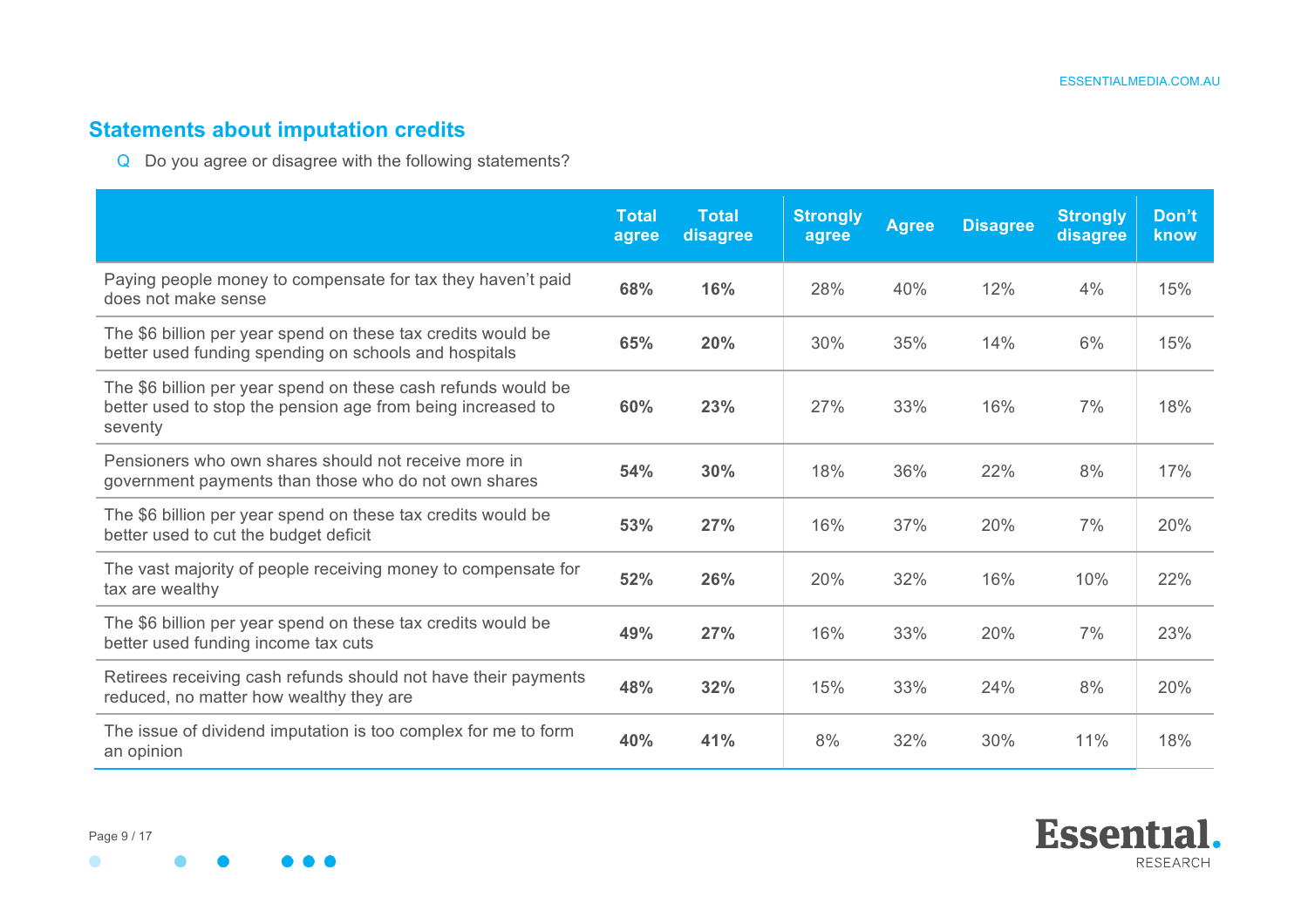40% agreed that the issue of dividend imputation is too complex for me to form an opinion.

Despite this, around 80% gave an opinion on each statement.

There was strongest agreement with the statements –

- Paying people money to compensate for tax they haven't paid does not make sense (68% agree)
- The \$6 billion per year spend on these tax credits would be better used funding spending on schools and hospitals (64%)
- The \$6 billion per year spend on these cash refunds would be better used to stop the pension age from being increased to seventy (60%)

And while 54% agreed that "Pensioners who own shares should not receive more in government payments than those who do not own shares", 48% agreed that "Retirees receiving cash refunds should not have their payments reduced, no matter how wealthy they are".

A majority (52%) agreed that "The vast majority of people receiving money to compensate for tax are wealthy ".

Those who claimed to have more knowledge about dividend imputation were much more likely to think "Retirees receiving cash refunds should not have their payments reduced, no matter how wealthy they are" (60%) and more likely to disagree that the money would be better used funding schools and hospitals (40% disagree), stopping the pension age from being increased to seventy (42%), cutting the budget deficit (45%) and funding income tax cuts (50%).



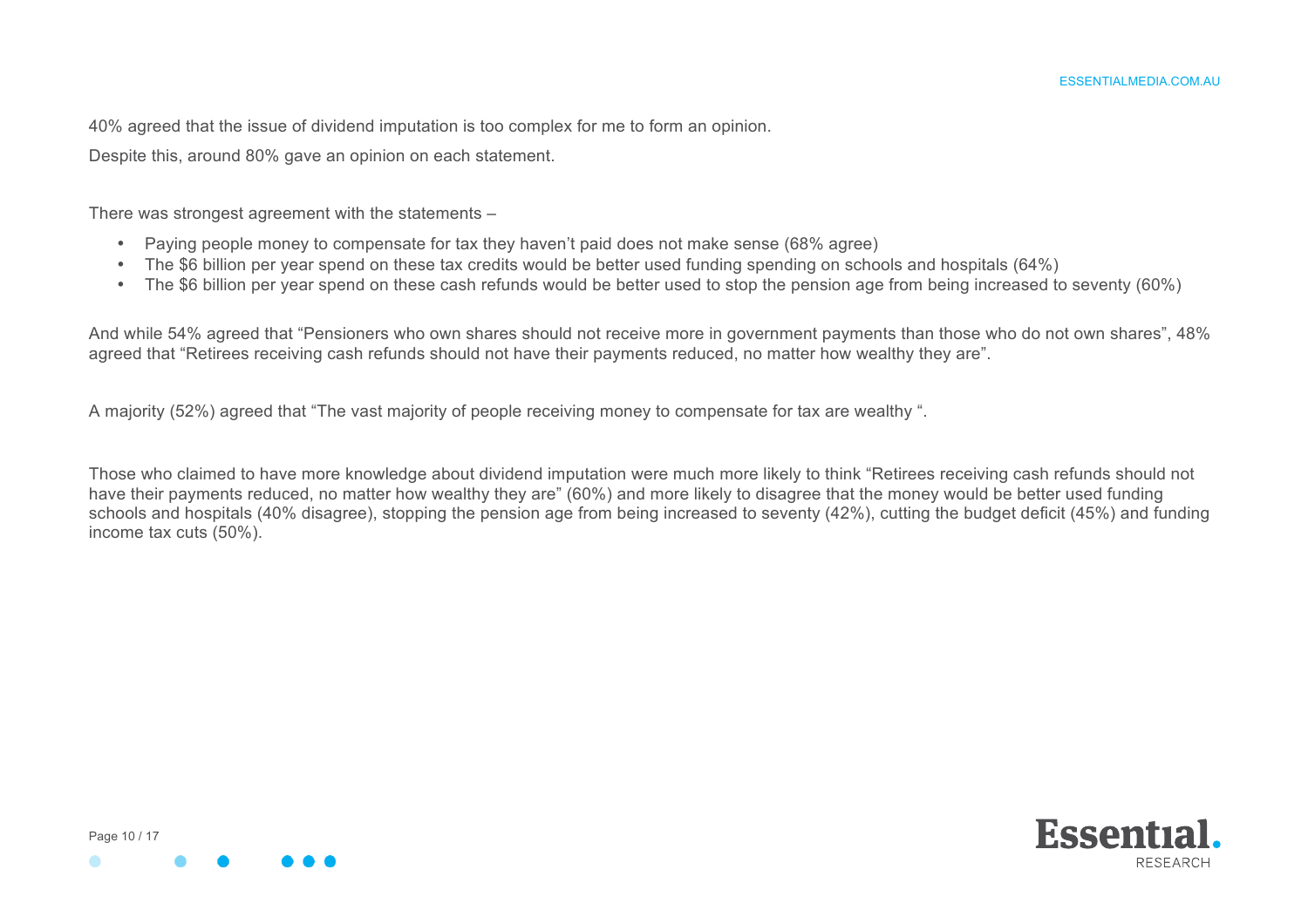|                                                                                                                                         | <b>Total</b><br>agree | <b>Total</b><br>disagree | <b>Know a</b><br>lot/fair<br>amount<br>agree | <b>Know a</b><br>lot/fair<br>amount<br>disagree | <b>Know a</b><br><b>little</b><br>agree | <b>Know a</b><br><b>little</b><br>disagree |
|-----------------------------------------------------------------------------------------------------------------------------------------|-----------------------|--------------------------|----------------------------------------------|-------------------------------------------------|-----------------------------------------|--------------------------------------------|
| Paying people money to compensate for tax they haven't paid<br>does not make sense                                                      | 68%                   | 16%                      | 60%                                          | 34%                                             | 65%                                     | 23%                                        |
| The \$6 billion per year spend on these tax credits would be<br>better used funding spending on schools and hospitals                   | 65%                   | 20%                      | 51%                                          | 40%                                             | 60%                                     | 28%                                        |
| The \$6 billion per year spend on these cash refunds would be<br>better used to stop the pension age from being increased to<br>seventy | 60%                   | 23%                      | 49%                                          | 42%                                             | 57%                                     | 30%                                        |
| Pensioners who own shares should not receive more in<br>government payments than those who do not own shares                            | 54%                   | 30%                      | 53%                                          | 42%                                             | 55%                                     | 37%                                        |
| The \$6 billion per year spend on these tax credits would be<br>better used to cut the budget deficit                                   | 53%                   | 27%                      | 45%                                          | 45%                                             | 54%                                     | 33%                                        |
| The vast majority of people receiving money to compensate for<br>tax are wealthy                                                        | 52%                   | 26%                      | 48%                                          | 48%                                             | 52%                                     | 31%                                        |
| The \$6 billion per year spend on these tax credits would be<br>better used funding income tax cuts                                     | 49%                   | 27%                      | 43%                                          | 50%                                             | 52%                                     | 32%                                        |
| Retirees receiving cash refunds should not have their payments<br>reduced, no matter how wealthy they are                               | 48%                   | 32%                      | 60%                                          | 33%                                             | 50%                                     | 41%                                        |
| The issue of dividend imputation is too complex for me to form<br>an opinion                                                            | 40%                   | 41%                      | 28%                                          | 66%                                             | 30%                                     | 59%                                        |

Page 11 / 17

Essential. RESEARCH

 $\bullet$  $\bullet\bullet\bullet$  $\bullet$  $\bullet$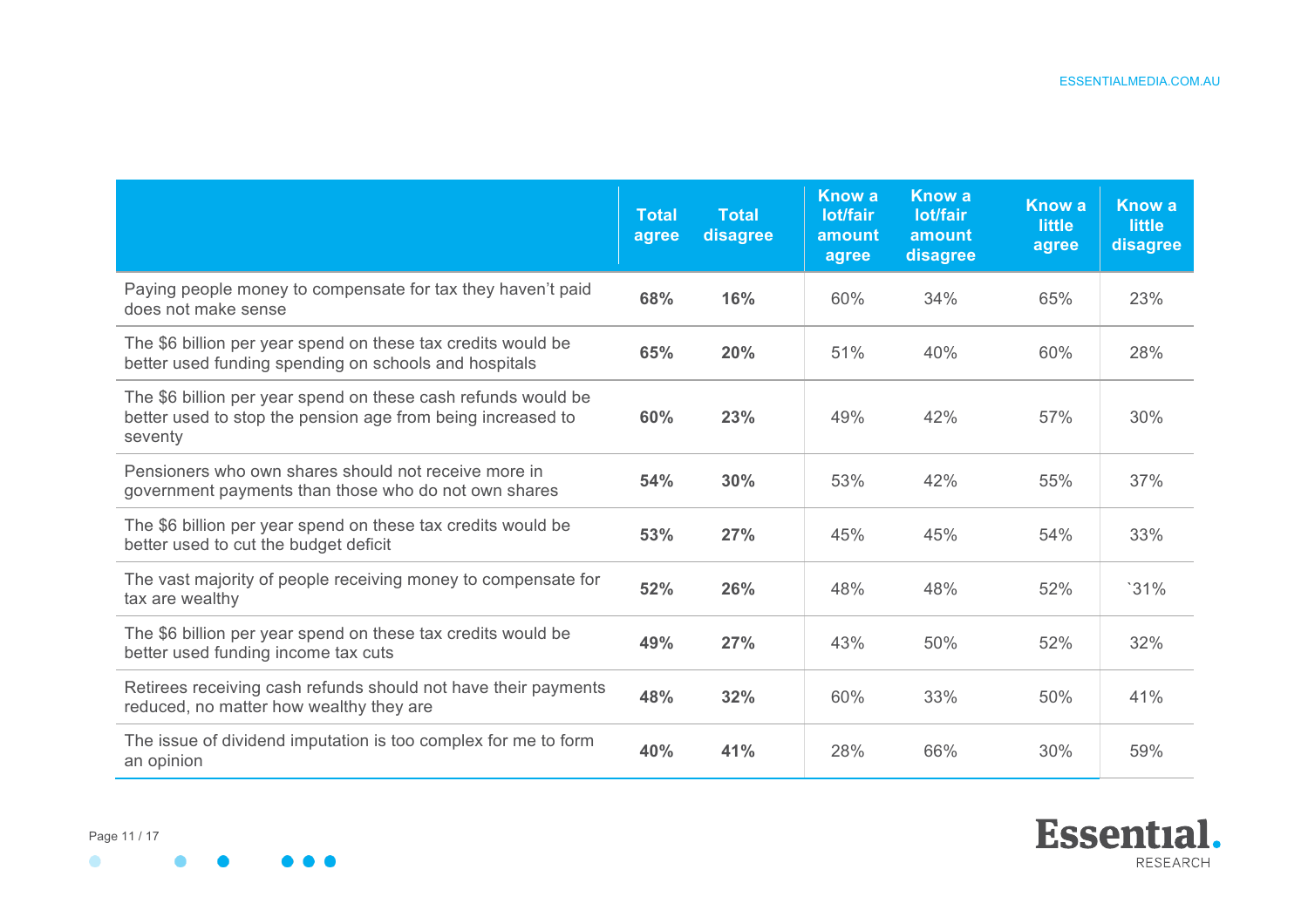# **Support for tax measures**

Q Would you support or oppose the following tax measures?

|                                                                                                                                                       | <b>Total</b><br>support | <b>Total</b><br>oppose | <b>Strongly</b><br>support | <b>Support</b> | <b>Oppose</b> | <b>Strongly</b><br>oppose | Don't<br>know |
|-------------------------------------------------------------------------------------------------------------------------------------------------------|-------------------------|------------------------|----------------------------|----------------|---------------|---------------------------|---------------|
| Making multi-national corporations pay their fair share of tax                                                                                        | 84%                     | 5%                     | 59%                        | 25%            | 4%            | $1\%$                     | 11%           |
| Stopping people with family trusts from splitting their<br>income to avoid tax                                                                        | 58%                     | 20%                    | 20%                        | 38%            | 15%           | 5%                        | 22%           |
| Capping the maximum tax deduction for managing tax affairs,<br>such as payments to lawyers or accountants, at no more than<br>\$4,000 for individuals | 53%                     | 17%                    | 17%                        | 36%            | 13%           | 4%                        | 31%           |
| Limiting negative gearing to investments in newly built<br>properties and halving the capital gains tax concession                                    | 46%                     | 24%                    | 17%                        | 29%            | 17%           | 7%                        | 31%           |
| Cutting the company tax rate to 25%                                                                                                                   | 40%                     | 30%                    | 11%                        | 29%            | 20%           | 10%                       | 31%           |
| Limiting the amount of tax-free superannuation contributions<br>individuals can make                                                                  | 34%                     | 42%                    | 10%                        | 24%            | 28%           | 14%                       | 25%           |
| Cutting the tax rate for the top income tax bracket while the<br>budget is still in deficit                                                           | 28%                     | 50%                    | 9%                         | 19%            | 27%           | 23%                       | 24%           |
| Increasing the tax rate for workers earning under \$87,000 a<br>year                                                                                  | 19%                     | 65%                    | 6%                         | 13%            | 28%           | 37%                       | 16%           |



 $\bullet$ 

 $\bullet$   $\bullet$   $\bullet$ 

 $\bullet$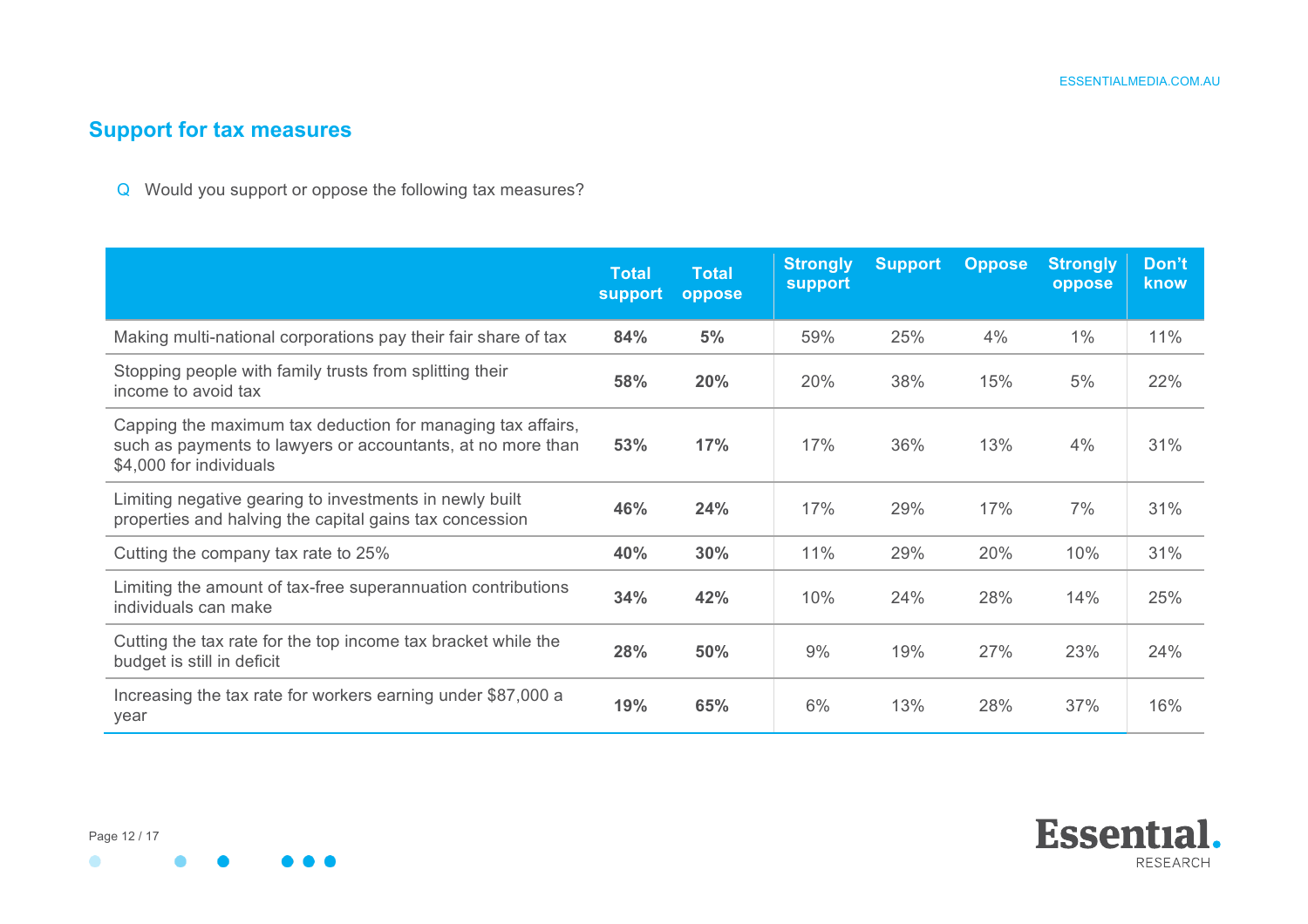Tax measures with majority support were –

- Making multi-national corporations pay their fair share of tax (84% support)
- Stopping people with family trusts from splitting their income to avoid tax (58%)
- Capping the maximum tax deduction for managing tax affairs, such as payments to lawyers or accountants, at no more than \$4,000 for individuals (53%)

Tax measures with majority opposition were –

- Increasing the tax rate for workers earning under \$87,000 a year (65% oppose)
- Cutting the tax rate for the top income tax bracket while the budget is still in deficit (50%)

Cutting the company tax rate to 25% had 40% support and 30% opposed.



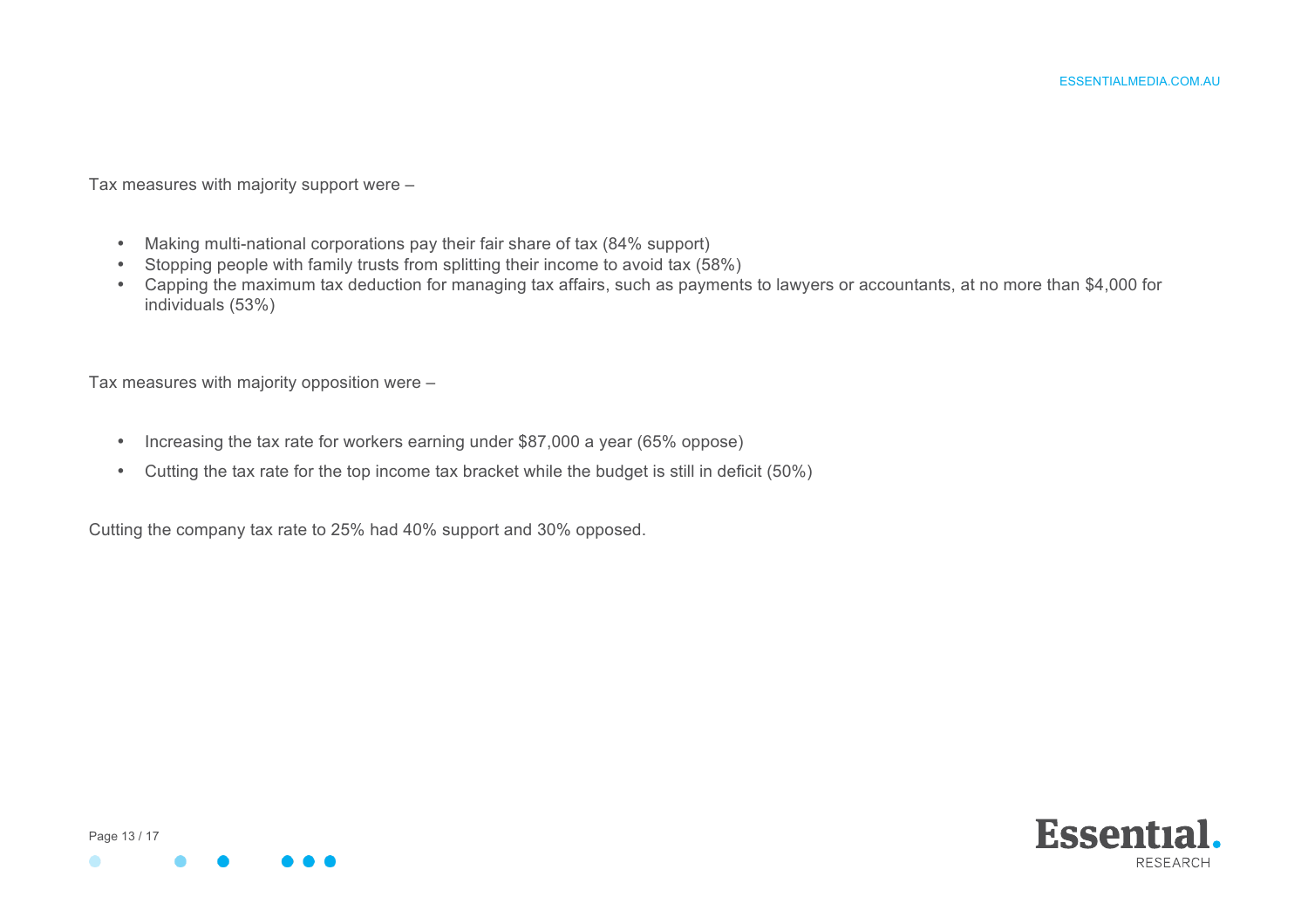## **Party trust**

Q Who do you trust most to manage a fair tax system?

|                  | <b>Total</b> | Vote<br>Labor | Vote<br><b>Lib/Nat</b> | <b>Vote</b><br><b>Greens</b> | Vote<br><b>Other</b> |
|------------------|--------------|---------------|------------------------|------------------------------|----------------------|
| Labor            | 26%          | 63%           | $4\%$                  | 38%                          | 12%                  |
| Liberal-National | 28%          | 2%            | 66%                    | $4\%$                        | 21%                  |
| No difference    | 31%          | 20%           | 21%                    | 42%                          | 58%                  |
| Don't know       | 15%          | 15%           | 95                     | 16%                          | 9%                   |

There was little difference in between the parties in terms of who would be most trusted to manage a fair tax system. 28% favoured the Liberal National parties, 26% Labor and 31% said their was no difference.

53% of over 65's said they would trust Liberal-National most.



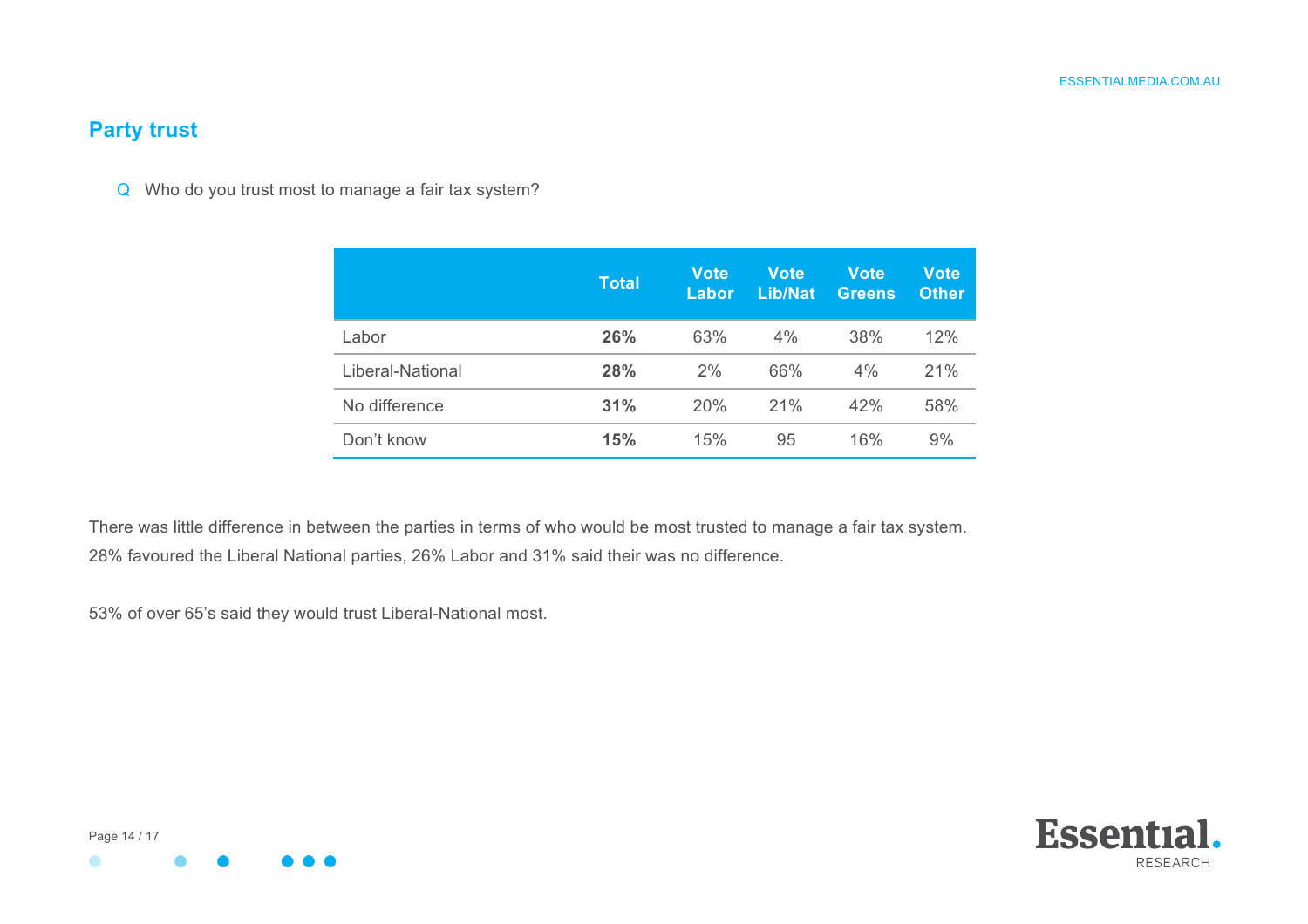### **Gun laws**

Q Do you think Australia's gun laws are too strict, too weak or about right?

|             | <b>Total</b> | Vote<br>Labor | Vote<br><b>Lib/Nat</b> | <b>Vote</b><br><b>Greens</b> | <b>Vote</b><br><b>Other</b> |
|-------------|--------------|---------------|------------------------|------------------------------|-----------------------------|
| Too strict  | 7%           | 5%            | 4%                     | 9%                           | 15%                         |
| Too weak    | 25%          | 21%           | 27%                    | 30%                          | 29%                         |
| About right | 62%          | 66%           | 66%                    | 59%                          | 52%                         |
| Don't know  | 6%           | 7%            | 3%                     | 2%                           | 4%                          |

62% believe Australia's gun laws are about right and 25% think they are too weak. Only 7% think they are too strict.

42% of over 65's think they are too weak. Otherwise, views were quite consistent across demographic and voting groups.



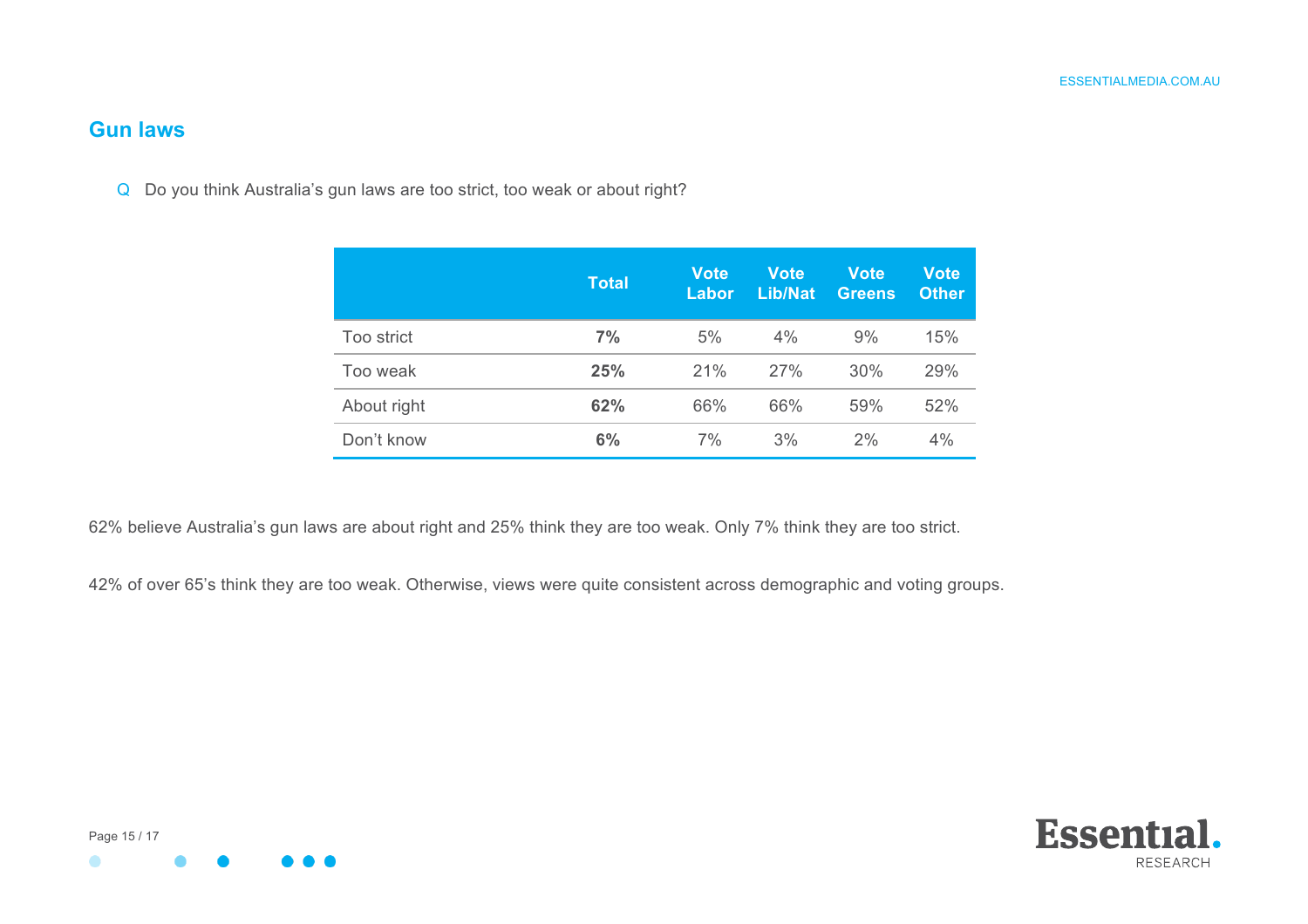#### **Statements about Facebook**

Q Do you agree or disagree with the following statements?

|                                                                 | <b>Total</b><br>agree | <b>Total</b><br>disagree | <b>Strongly</b><br>agree | <b>Agree</b> | <b>Disagree</b> | Strongly<br>disagree | Don't<br>know |
|-----------------------------------------------------------------|-----------------------|--------------------------|--------------------------|--------------|-----------------|----------------------|---------------|
| There should be more regulation of what Facebook can do         | 79%                   | 12%                      | 35%                      | 44%          | 8%              | 4%                   | 10%           |
| Facebook is a distraction                                       | 77%                   | 19%                      | 24%                      | 53%          | 15%             | 4%                   | 5%            |
| am concerned about how Facebook uses my personal<br>information | 68%                   | 22%                      | 28%                      | 40%          | 16%             | 6%                   | 10%           |
| regularly use Facebook                                          | 66%                   | 32%                      | 32%                      | 34%          | 14%             | 18%                  | 2%            |
| Facebook allows the popular to drown out the important          | 60%                   | 24%                      | 19%                      | 41%          | 19%             | 5%                   | 16%           |
| Facebook brings people closer together                          | 58%                   | 33%                      | 12%                      | 46%          | 20%             | 13%                  | 9%            |
| Facebook is a generally a force for good                        | 45%                   | 37%                      | 5%                       | 40%          | 23%             | 14%                  | 19%           |

While respondents were more likely to agree that Facebook is a generally a force for good (45%) and brings people closer together (58%), a high majority believe that there should be more regulation of what Facebook can do (79%) and are concerned about how Facebook uses my personal information (68%).